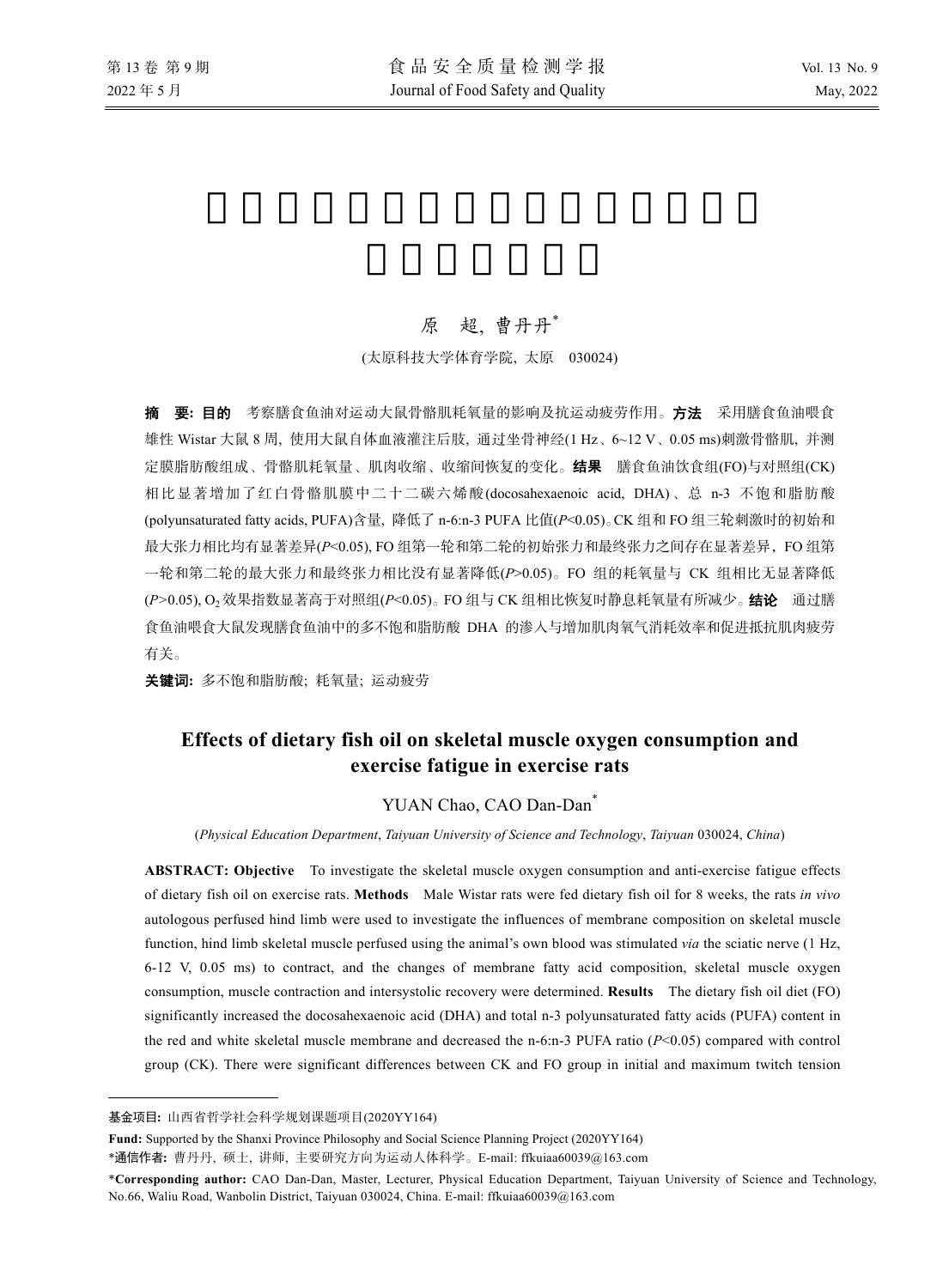after three contraction rounds  $(P<0.05)$ , there were significant differences between the initial and final twitch tension of the first and second contraction rounds of the FO group (*P*<0.05), there was no significant difference between maximum tension and final tension of the first and second rounds of FO group (*P*>0.05). Compared with CK, the hind limb oxygen consumption was no significantly reduced in the dietary fish oil group during contraction (*P*>0.05), and the  $O_2$  efficiency index was significantly higher than that of the control group ( $P$ <0.05). the FO resting oxygen consumption was increased compared with CK. **Conclusion** Feeding rats with dietary fish oil find that the infiltration of polyunsaturated fatty acid DHA in dietary fish oil is related to increasing the efficiency of muscle oxygen consumption and promoting the resistance to muscle fatigue.

**KEY WORDS:** polyunsaturated fatty acids; oxygen consumption; exercise fatigue

# **0** 引 言

随着竞技体育的不断发展, 运动员的成绩不断提升, 这不仅是严格训练的结果, 也是人类生理和现代营养技术 综合作用的结果[1]。膳食中有多种抗运动疲劳的营养物质, 且几乎没有副作用, 可作为营养补充剂添加到运动员的饮 食中, 从而改善运动员训练水平[2–5]。

含有大量 n-3 不饱和脂肪酸(polyunsaturated fatty acids, PUFA)的膳食鱼油可影响结构膜脂质组成, 而结构膜脂质组 成又与细胞功能密切相关, 特别是心肌细胞功能[6–10]。组织 和饮食的脂肪酸组成类型相似, 但结合模式有所不同, 特 别是心肌膜吸收饮食中大量的 n-3 PUFA 的二十二碳六烯 酸(docosahexaenoic acid, DHA), 其浓度远高于体内循环的 浓度[11–15]。骨骼肌膜脂肪酸组成不仅和运动训练有密切联 系, 而且对膳食鱼油饮食干预具有敏感性, 在骨骼肌细胞中 检测到高含量的 n-3 PUFA, 推测膜 n-3 PUFA 的渗入可能是 特定纤维类型引起的, 也可能与 I 型和 IIa 型肌细胞的高氧化 能力有关<sup>[16–20]</sup>。在膳食中添加 PUFA 可直接影响心脏功能, 有 研究表明在饲料中添加 n-3 PUFA 可以提高大鼠心脏的功能, 稳定细胞膜降低大鼠心律失常的概率, 调节大鼠心肌 O<sub>2</sub>消耗 量<sup>[21-25]</sup>。饮食中添加膳食鱼油可降低运动员氧气消耗量, 研究表明运动员高强度运动时骨骼肌的耗氧量处在较低的 水平[26–29]。综上所述, 在饮食中添加含有多不饱和脂肪酸的 膳食鱼油会减少运动时骨骼肌的耗氧量, 从而提高机体抗疲 劳能力, 但目前对于该方面的机制研究较少。

本研究以大鼠为研究对象, 在饲料中添加 n-3 PUFA 含量较高的膳食鱼油进行喂养, 改变大鼠骨骼肌膜脂肪酸 组成, 并研究骨骼肌耗氧量和收缩功能的变化, 评价肌肉 抗疲劳能力, 初步揭示膳食鱼油改善大鼠骨骼肌耗氧量的 作用机制, 为膳食营养补充剂提高运动员抗运动疲劳能力 的研究提供理论依据。

# **1** 材料与方法

### **1.1** 材 料

膳食鱼油(纯度>99%, 西安西海生物科技有限公司); 橄榄油(纯度>99%, 湖北东曹化学科技公司); 雄性 Wistar

大鼠(400~500 g/只)(上海雷根生物科技有限公司); 戊巴比 妥钠(分析纯, 上海思域化工科技有限公司); 葡聚糖、肝素 (分析纯, 江苏奥福生物科技有限公司); 氯仿、甲醇、硫酸、 三氟化硼、乙醚(分析纯, 天津科密欧化学试剂有限公司); 丁基羟基甲苯(分析纯, 美国 Sigma Aldrich 公司)。

### **1.2** 试验仪器

FinePointe 动物呼吸机(美国 Buxco 公司); BS100-1AQ 蠕动泵(保定融柏恒流泵制造有限公司); AC9503 电解质分 析仪器(江苏奥迪康医学科技股份有限公司); TGL-16M 台式 高速冷冻离心机(上海卢湘仪离心机仪器有限公司); GC-17A 气相色谱仪(日本岛津公司); Silica seppack 柱(55~105 µm, 50/pk)、Florisil Seppack 柱(30 mm×4.6 mm, 5 µm) (美国 Waters 公司); supelco vocol 气相色谱柱(30 m×0.25 mm, 1.5 μm)(美国 Supelco 公司)。

### **1.3** 试验方法

#### 1.3.1 试验设计

使用 12 只雄性 Wistar 大鼠, 每次饮食干预 6 只, 每个 笼子饲养 2 只, 饲养温度 23~25 ℃, 每天光照 12 h[30]。首 先给大鼠喂食含有橄榄油的洗脱饲料[商品饲料中加入 10% (*V*:*m*)橄榄油]14 d 以标准化肌肉膜脂肪酸组成, 然后 随机分成两组, 分别喂食商品饲料(CK)和膳食鱼油饲料 (FO)[商品饲料加入 10% (*V*:*m*)膳食鱼油]8 周, 每周第 1 d 和第 4 d 各补充 1 次新鲜饲料, 每日摄取量(g)通过剩余饲 料称重获得, 每周测量一次大鼠体重。

1.3.2 大鼠通气、肌肉灌注和刺激术前准备

自体泵后肢灌注参考 PEOPLES 等[31]的方法。腹腔注 射 60 mg/kg 戊巴比妥钠麻醉大鼠, 环境温度为(32±0.3) ℃, 体温维持在 37 ℃, 然后进行人工通气并在气管和左颈动 脉插管记录血压, 通气量为 1 mL/100 g 体重, 以确保持续 的动脉高氧含量。

灌注时在管中加入 6% (*m*:*V*)葡聚糖和 5000 IU/100 mL 肝素, 动脉(含氧)血通过蠕动泵插入右股动脉(未灌注的 腿)的套管进入心脏, 再连接到密封挠性管, 然后动脉血液 通过套管插入左股动脉(灌注的腿), 并将血液直接输送到膝 盖以下的肌肉群。在灌注泵的后肢侧连接一个压力传感器用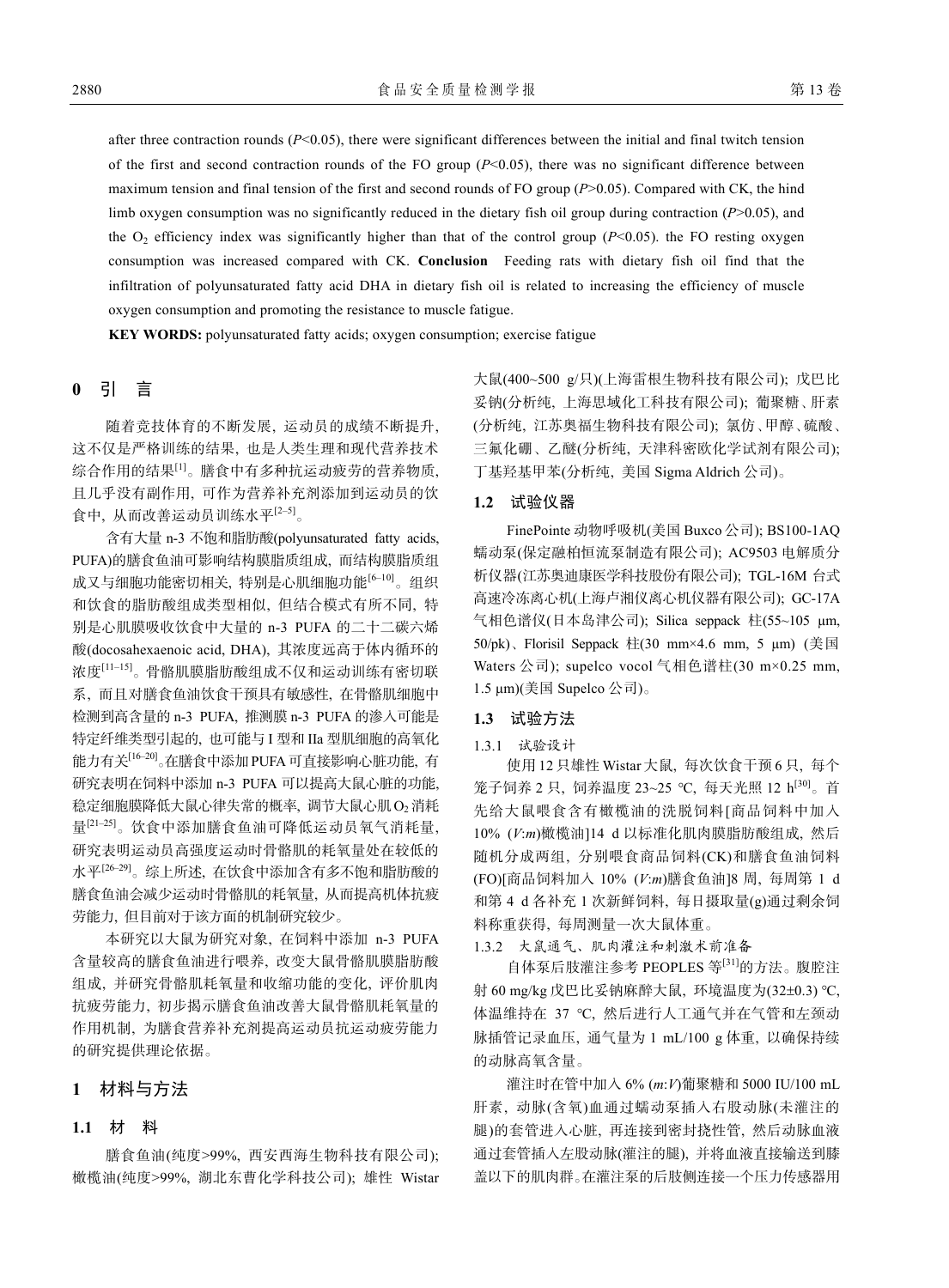于测量后肢灌注压力。静脉(缺氧)血通过将套管插入灌注腿 的左股静脉和另一端的右颈静脉返回到心脏和肺。

通过坐骨神经刺激实现后肢肌肉收缩, 将电极置于神 经下直接刺激腓肠肌-跖肌-比目鱼肌的肌肉束, 并破坏神经 防止逆行传导, 再将腓肠肌-跖肌-比目鱼肌连接到压力传感 器, 试验过程中用盐水浸湿的纱布覆盖肌肉防止干燥。

1.3.3 大鼠后肢灌注与刺激方案

所有后肢在 1 mL/min 流速下灌注 30 min 至灌注压力达 到稳定状态(约 100 mmHg), 然后在首次灌注(流量 1 mL/min) 无刺激的情况下, 抽取动脉和静脉血样本(400 μL)。进行 10 min 刺激(1 Hz、6~12 V、0.05 ms)传递到坐骨神经, 30 min 肌肉恢复, 重复 3 次[32]。收缩期血液流速为 1.5 mL/min, 恢复 期流速为1 mL/min。动脉和静脉样本是在每次收缩的 9~10 min 之间, 以及每次恢复的 25~30 min 之间收集的样本。

1.3.4 血液样本采集

收集动脉和静脉血样各 400 μL, 其中 240 μL 血液测量其 中的血氧分压(partial pressure of oxygen,  $PO<sub>2</sub>$ )、血二氧化碳分压 (partial pressure of carbon dioxide, PCO<sub>2</sub>)、Na<sup>+</sup>、K<sup>+</sup>、pH 和 Hb, 剩 余血液离心后取出血浆冷冻备用, 从血浆收集的红细胞重新悬 浮在等量的生理盐水中, 并重新灌注在静脉侧[32]。

#### 1.3.5 肌肉样本采集

在右股动脉插管前取右腿(未灌注)腓肠肌、跖肌和比 目鱼肌作为对照组。每次试验结束时, 在血液流动的情况 下, 迅速提取左腿(灌注和收缩)肌肉样本(腓肠肌、跖肌和 比目鱼肌), 所有肌肉在–80 ℃冷冻保藏备用[32]。比目鱼肌 定义为红色/氧化组织, 腓肠肌定义为白色/糖酵解组织。从 灌注后的后肢收集额外的肌肉(胫骨后深、趾长伸肌和胫前 肌), 以确定灌注所用肌肉的总重量。

## 1.3.6 骨骼肌膜脂肪酸分析

膜脂肪酸分析采用 FRANCISCO 等[33]的方法。取 100~150 mg 骨骼肌组织, 并在氯仿-甲醇混合物(2:1, *V*:*V*) 中均质。采用 1 mol/L 硫酸提取总脂质, 过 Silica seppack 柱 进行磷脂分析, 在85 ℃加入体积分数为14%的三氟化硼甲醇 溶液进行磷脂脂肪酸甲酯化 1 h, 通过 Florisil Seppack 柱进行 纯化, 流动相为体积比5%的乙醚石油溶液, 最后采用supelco vocol 气相色谱柱(30 m×0.25 mm, 1.5 μm)进行分析。所有溶剂 中均含有 0.01% (*m:V*)的丁基羟基甲苯, 并在分析前进行制 备。通过与标准品比对确定脂肪酸的种类和含量。

#### **1.4** 数据分析

数据分析采用 SPSS 18.0 软件进行, 利用单因素方差 分析对数据进行差异显著性分析, 试验结果采用平均值 标准偏差表示, *P*<0.05 表示数据之间存在显著差异。

## **2** 结果与分析

#### **2.1** 膳食鱼油对大鼠进食量和体重的影响

大鼠在 8 周的喂养期内, 不同饮食组在前期、中期和

后期的食物摄入量没有显著差异(*P*>0.05), 但 FO 组体重较 轻。尽管平均体重存在差异, 但不同饮食组之间的平均总 后肢肌肉和腓肠肌束质量没有显著差异(*P*>0.05), 结果如 表 1 所示。说明两组不同饮食喂养的大鼠在进行后续试验 时样本之间没有差异。

| 不同饮食组大鼠食物消耗量和体重(n=6)<br>Table 1 Food consumption and body weight of rats in different |
|---------------------------------------------------------------------------------------|
| diet groups $(n=6)$                                                                   |

| 项目                 | CK.                          | FO.               |  |  |  |
|--------------------|------------------------------|-------------------|--|--|--|
| 摄食量/(g/100 g 体重/周) | $6.91 \pm 0.12^a$            | $6.76 \pm 0.11^a$ |  |  |  |
| 体重/(g/只)           | $496 \pm 27$ <sup>a</sup>    | $459 \pm 15^{b}$  |  |  |  |
| 后肢肌肉湿重/(g/只)       | $4.51 \pm 0.14$ <sup>a</sup> | $4.45 \pm 0.15^a$ |  |  |  |
| 腓肠肌束湿重/g           | $2.44 \pm 0.19^a$            | $2.27 \pm 0.11^a$ |  |  |  |

注: 同行中不同小写字母表示差异显著(*P*<0.05), 相同小写字母 表示无显著差异(*P>*0.05), 下同。

#### **2.2** 膳食鱼油对大鼠骨骼肌膜脂肪酸组成的影响

骨骼肌膜脂肪酸的含量和组成如表 2 所示, FO 组与 CK 组的膜脂肪酸含量有显著差异(*P*<0.05), FO 组骨骼肌 红色(比目鱼肌)和白色(腓肠肌)部分的 C18:2(亚油酸)、 C20:4(花生四烯酸)和总 n-6 PUFA 与 CK 组比较有显著降 低(*P*<0.05), C20:5 n-3(二十碳五烯酸, eicosapentaenoic acid EPA)、C22:6 n-3 (DHA)(图 1A)和总 n-3 PUFA(图 1B)与 CK 组相比有显著升高(*P*<0.05), 由表 2 中 FO 组肌肉中 n-6:n-3 PUFA 的比例也可证明, 这说明 FO 组喂食的大鼠骨骼肌中 吸收的脂肪酸主要是 n-3 多不饱和脂肪酸, 这种变化与类 似饮食干预后心脏中的变化相似, 但其他组织如血管平滑 肌、血小板或肾脏并没有出现这种变化[30]。在这两种饮食 干预下红色和白色肌肉部分没有显著差异(*P*>0.05)。FO 组 与 CK 组比较, 红色和白色肌肉的不饱和指数明显升高, 但两组间的多不饱和脂肪酸和白色肌肉的总饱和脂肪酸均 无显著差异(*P*>0.05)。

#### **2.3** 膳食鱼油对大鼠骨骼肌运动耗氧量的影响

在手术过程中检测各饮食组间大鼠体温[CK 组 (36.9±0.9) ℃, FO 组(36.5±0.7) ℃]无显著差异(*P*>0.05), 但CK 组 后肢灌注压力[(131±12) mmHg]显著高于FO组[(89±10) mmHg] (*P*<0.05)。各饮食组间基线动脉血清样本有显著差异(表 3) (*P*<0.05)。在两组中人工通气及其产生的动脉血氧分压 (partial pressure of arterial oxygen, PaO<sub>2</sub>)使红细胞氧饱和度 达到 98%, 并提高了动脉氧供应量(19~20 mL/100 mL)。基 线动脉样本 PO<sub>2</sub> 含量显著低于动脉血, 并通过静息肌束摄 取氧气。FO 组与 CK 组相比表现出更低的 $(a-v)O<sub>2</sub>$ [(动脉-静脉)的氧气含量]和基础 O2 消耗量, 说明 FO 组喂食的大 鼠骨骼肌在运动时消耗较低的氧, 肌肉氧气的使用效率有 所提高。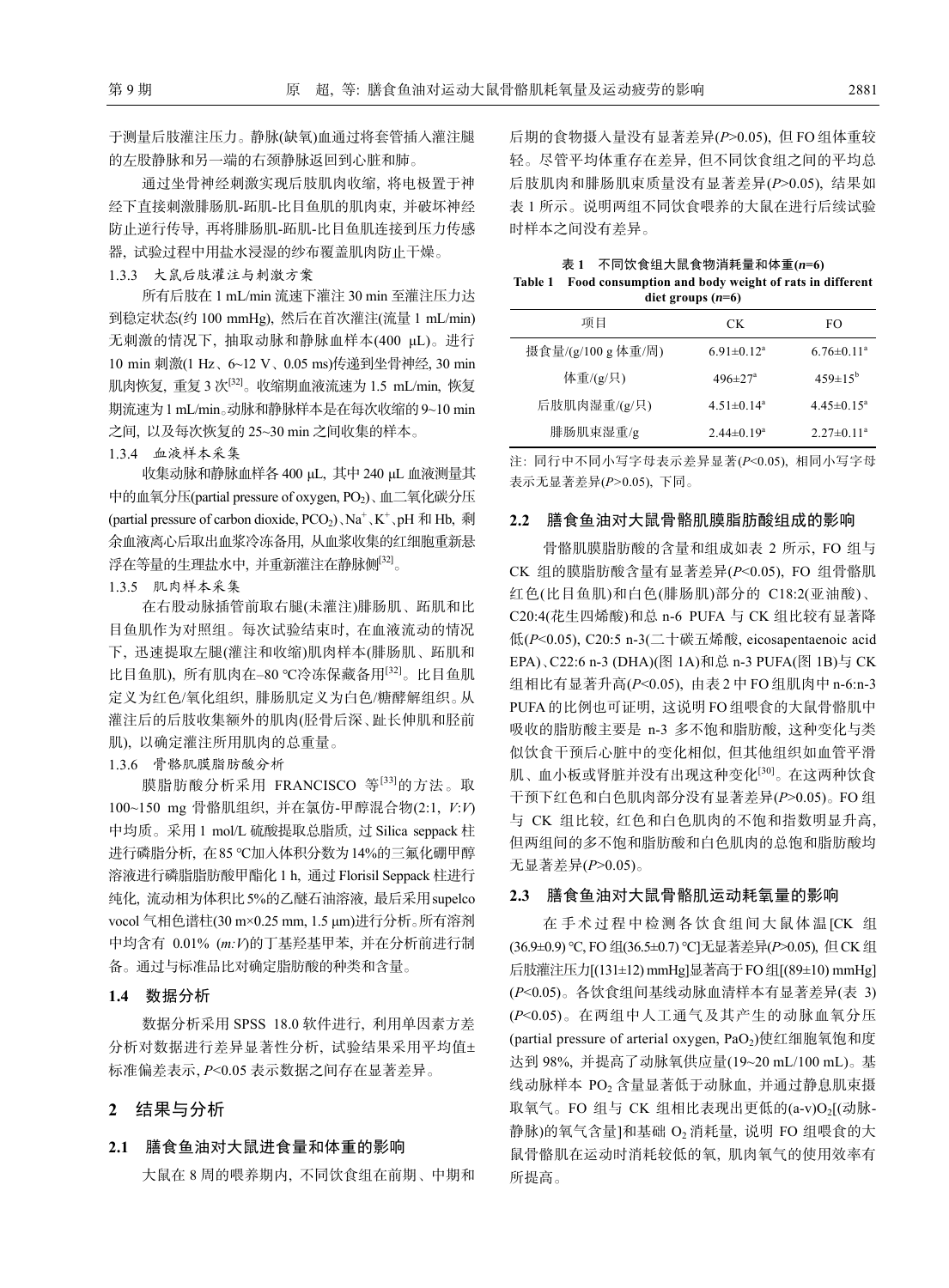| 指标                                                      | CK                            |                                                                               |                                       | <b>FO</b>                    |  |
|---------------------------------------------------------|-------------------------------|-------------------------------------------------------------------------------|---------------------------------------|------------------------------|--|
|                                                         | 红色/(g/kg)                     | 白色/(g/kg)                                                                     | 红色/(g/kg)                             | 白色/(g/kg)                    |  |
| C14:0                                                   | $0.24 \pm 0.03^a$             | $0.27 \pm 0.02^a$                                                             | $0.26 \pm 0.04^a$                     | $0.25 \pm 0.01^a$            |  |
| C16:0                                                   | $16.58 \pm 3.76^a$            | $21.63 \pm 0.72^b$                                                            | $18.95 \pm 4.21$ <sup>a</sup>         | $24.03 \pm 0.83^b$           |  |
| C18:0                                                   | $12.04 \pm 2.34$ <sup>a</sup> | $11.93 \pm 0.36$ <sup>a</sup>                                                 | $12.82 \pm 0.68^a$                    | $11.21 \pm 0.45^a$           |  |
| $C18:1 n-9$                                             | $8.73 \pm 2.17^a$             | $9.4 \pm 1.25^a$                                                              | $8.35 \pm 0.55^a$                     | $7.38 \pm 0.32$ <sup>a</sup> |  |
| $C18:2 n-6$                                             | $14.05 \pm 3.04^a$            | $14.63 \pm 0.32$ <sup>a</sup>                                                 | $10.42 \pm 0.67$ <sup>b</sup>         | $9.58 \pm 0.71^b$            |  |
| $C20:4n-6$                                              | $16.04 \pm 0.86^a$            | $17.72 \pm 0.68^a$                                                            | $10.35 \pm 0.96^b$                    | $9.28 \pm 0.84^b$            |  |
| $C20:5 n-3$                                             | $0.09 \pm 0.04^a$             | $0.05 \pm 0.03^a$                                                             | $1.12 \pm 0.06^b$                     | $1.16 \pm 0.06^b$            |  |
| $C22:5 n-3$                                             | $1.73 \pm 0.25$ <sup>a</sup>  | $2.45 \pm 0.21$ <sup>a</sup>                                                  | $1.23 \pm 0.22^a$                     | $1.08 \pm 0.11^a$            |  |
| $C22:6n-3$                                              | $12.86 \pm 3.21$ <sup>a</sup> | $9.87 \pm 1.12^a$                                                             | $23.52 \pm 0.72^b$                    | $26.25 \pm 1.36^b$           |  |
| 饱和脂肪酸                                                   | $28.86 \pm 6.13^a$            | $33.83 \pm 1.10^b$                                                            | $32.03 \pm 4.93^b$                    | $35.49 \pm 1.29^b$           |  |
| 多不饱和脂肪酸                                                 | $44.77 \pm 1.23$ <sup>a</sup> | $44.72 \pm 1.71$ <sup>a</sup>                                                 | $46.64 \pm 1.51$ <sup>a</sup>         | $47.35 \pm 3.16^a$           |  |
| 总 n-6 脂肪酸                                               | $30.09 \pm 2.42^a$            | $32.35 \pm 1.34^a$                                                            | $20.77 \pm 1.28$ <sup>b</sup>         | $18.86 \pm 1.36^b$           |  |
| 总 n-3 脂肪酸                                               | $14.68 \pm 2.52$ <sup>a</sup> | $12.37 \pm 1.18^a$                                                            | $25.87 \pm 0.64^b$                    | $28.49 \pm 2.15^b$           |  |
| $n-6: n-3$                                              | $2.05 \pm 0.64$ <sup>a</sup>  | $2.62 \pm 0.15^a$                                                             | $0.80 \pm 0.15^b$                     | $0.62 \pm 0.28^b$            |  |
| 不饱和指数                                                   | $177 \pm 16^a$                | $185 \pm 14^a$                                                                | $236 \pm 15^{b}$                      | $248 \pm 14^{\mathrm{b}}$    |  |
| 30<br>25<br>$20\,$<br>总DHA浓度%<br>15<br>10<br>$\sqrt{5}$ | $Z$ CK<br>b<br>$\boxtimes$ FO | 30<br>25<br>总n-3不饱和脂肪酸浓度/%<br>$20\,$<br>15<br>$10\,$<br>5<br>$\boldsymbol{0}$ | b<br>$\mathbb Z$ CK<br>$\boxtimes$ FO | b                            |  |
| $\boldsymbol{0}$<br>红色                                  | 白色                            |                                                                               | 红色                                    | 白色                           |  |
|                                                         | 骨骼肌                           |                                                                               | 骨骼肌                                   |                              |  |

表 **2** 红色和白色骨骼肌膜脂肪酸含量**(***n***=6)** 

图 1 CK 组和 FO 组喂食 8 周后骨骼肌总 DHA (A)和总 n-3 PUFA (B)浓度(*n*=6) Fig.1 Skeletal muscle total DHA (A) and total n-3 PUFA (B) concentrations for CK and FO after 8 weeks feeding (*n*=6)

> $\overline{\phantom{a}}$  $\overline{\phantom{0}}$

表 **3** 后肢动脉和静脉样本基线检测**(***n***=6) Table 3 Baseline measurements of systemic arterial and venous** 

| hind limb samples $(n=6)$     |                               |                               |  |  |  |
|-------------------------------|-------------------------------|-------------------------------|--|--|--|
| 指标                            | CK.                           | FO                            |  |  |  |
| 动脉血气和代谢物                      |                               |                               |  |  |  |
| рH                            | $7.43 \pm 0.12^a$             | $7.74 \pm 0.09^{\text{a}}$    |  |  |  |
| $PaO_2/mmHg$                  | $85+2^{b}$                    | $92 \pm 3^{\circ}$            |  |  |  |
| $PaCO_2/mmHg$                 | $32 \pm 2^a$                  | $35 \pm 2^{\rm a}$            |  |  |  |
| $Hb/(g/100$ mL)               | $12.6 \pm 0.5^{\text{a}}$     | $13.1 \pm 0.4^a$              |  |  |  |
| CaO <sub>2</sub> /(mL/100 mL) | $19.02 \pm 0.22$ <sup>a</sup> | $20.15 \pm 0.54$ <sup>a</sup> |  |  |  |
| HCO <sub>3</sub> /mm          | $24.9 \pm 1.7$ <sup>b</sup>   | $29.6 \pm 1.5^{\circ}$        |  |  |  |
| 乳酸/mm                         | $2.98 \pm 0.15^a$             | $2.82 \pm 0.12^a$             |  |  |  |
| 静脉血气和代谢物                      |                               |                               |  |  |  |
| рH                            | $7.35 \pm 0.14^a$             | $7.35 \pm 0.11^a$             |  |  |  |
| $PvO_2/mmHg$                  | $38\pm3^b$                    | $46 \pm 2^{\circ}$            |  |  |  |
| $PvCO_2/mmHg$                 | $43\pm5^{6}$                  | $47\pm3^{\circ}$              |  |  |  |

|                                                    |                              | 表 3(续)                        |
|----------------------------------------------------|------------------------------|-------------------------------|
| 指标                                                 | CK.                          | FO.                           |
| $Hb/(g/100$ mL)                                    | $14.05 \pm 0.46^{\circ}$     | $15.01 \pm 0.67$ <sup>a</sup> |
| $CvO_2/(mL/100 mL)$                                | $14.67 \pm 1.2^a$            | $16.53 \pm 0.8^{\text{a}}$    |
| HCO <sub>3</sub> /mm                               | $25.9 \pm 1.3^a$             | $28.7 \pm 2.4^a$              |
| <b>乳酸/mm</b>                                       | $2.46 \pm 0.5^{\circ}$       | $3.06 \pm 0.7^{\circ}$        |
| 后肢静息耗氧量                                            |                              |                               |
| $(a-v)O_2/(mL/100 mL)$                             | $4.35 \pm 0.72$ <sup>a</sup> | $3.62 \pm 0.67$ <sup>a</sup>  |
| $\text{VO}_2/\text{mol}/(\text{g}\cdot\text{min})$ | $0.39 \pm 0.12^a$            | $0.33 \pm 0.14^a$             |

注: 动脉血二氧化碳分压(partial pressure of arterial carbon dioxide, PaCO2); 血红蛋白(hemoglobin, Hb); 动脉血氧含量(content of arterial oxygen, CaO<sub>2</sub>); HCO<sub>3</sub>: 碳酸氢根; 静脉血氧分压(partial pressure of vein oxygen, PvO<sub>2</sub>); 静脉血二氧化碳分压(partial pressure of vein carbon dioxide, PvCO<sub>2</sub>); 静脉血氧含量(content of vein oxygen, CvO<sub>2</sub>); (a-v)O<sub>2</sub>: 动脉与静脉血氧含量差; 耗氧量 (oxygen consumption,  $VO<sub>2</sub>$ ).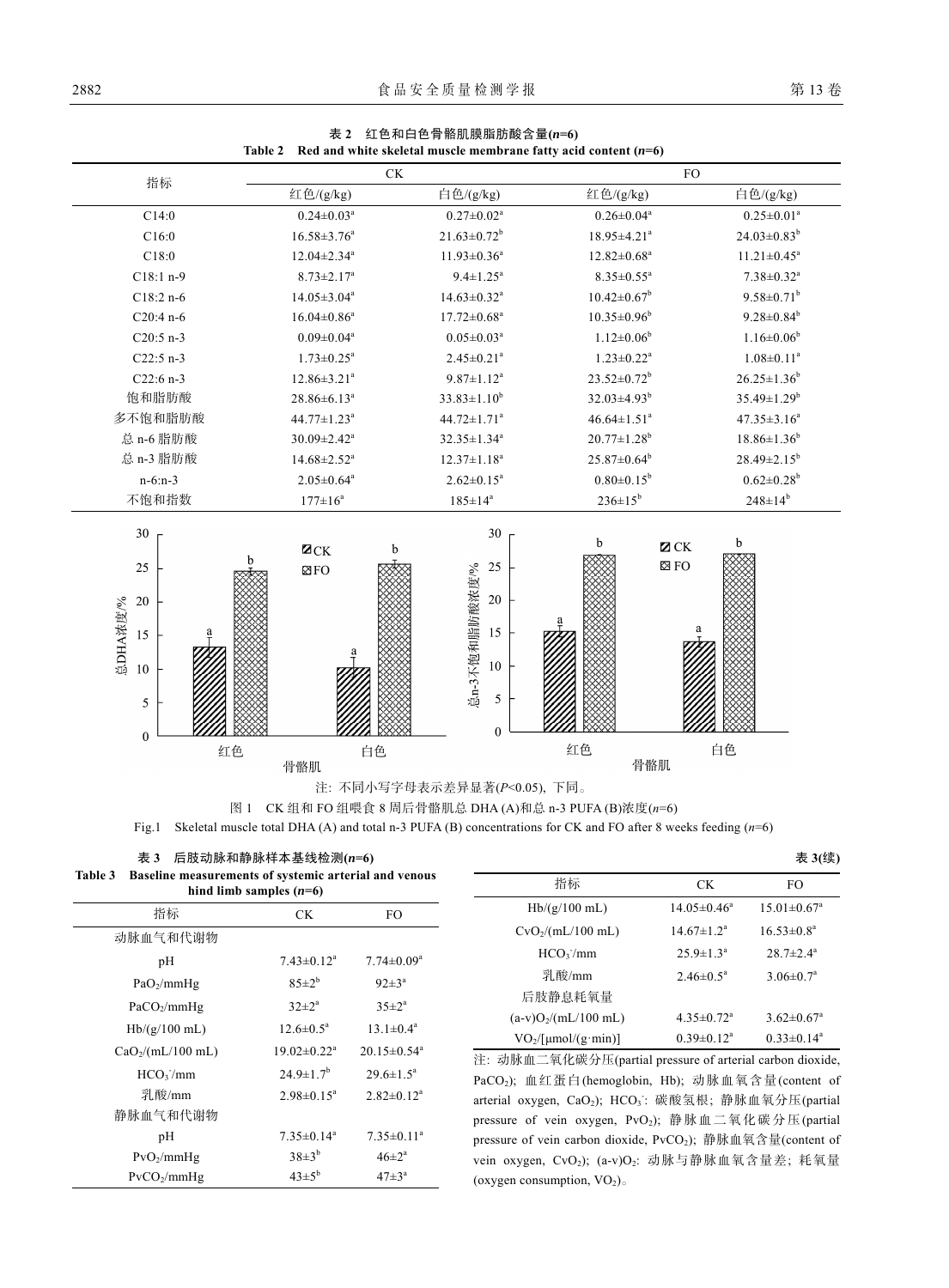### **2.4** 膳食鱼油对大鼠肌肉收缩的影响

结果如图2所示, CK组和FO组三轮刺激时的初始(0 min) 和最大张力(1 min)相比均有显著差异(*P*<0.05), CK 组各 轮、FO 组第三轮的初始张力和最终张力(10 min)之间没有 显著差异(*P*>0.05), FO 组第一轮和第二轮的初始张力和最 终张力之间存在显著差异(*P*<0.05)。FO 组第一轮和第二轮 的最大张力和最终张力相比没有显著降低(*P*>0.05), 说明 FO 组喂食的大鼠在高强度运动后骨骼肌仍保持有较强的 收缩能力, 在重复收缩时不易产生疲劳。

### **2.5** 膳食鱼油对大鼠肌肉收缩间恢复的影响

由图 3 结果可知, 与 CK 组的基线相比, CK 组大鼠 后肢耗氧量在第 1 和第 2 个恢复期较其自身基线有所增 加, 相比之下, FO 组的耗氧量均能够恢复到原始基线水 平, 值得注意的是, 在每个恢复期内, FO 组的耗氧量显 著低于 CK 组(*P*<0.05)。说明 FO 组大鼠在高强度运动 后肌肉能够迅速恢复, 氧气消耗、二氧化碳产生、通气 量和心率都能得到更快的调整, 从而提高机体的抗疲 劳能力。



图 2 CK (A)和 FO (B)组不同轮次抽搐张力(*n*=6) Fig.2 Twitch tension development for different bout for CK (A) and FO (B) (*n*=6)



注: A 基线、恢复期 1 和恢复期 2 耗氧量; B 第一轮、第二轮和第三轮收缩耗氧量; C 第一轮、第二轮和第三轮效率指数。 图 3 CK 组和 FO 组收缩间恢复(*n*=6) Fig.3 Contraction recoveries for CK and FO (*n*=6)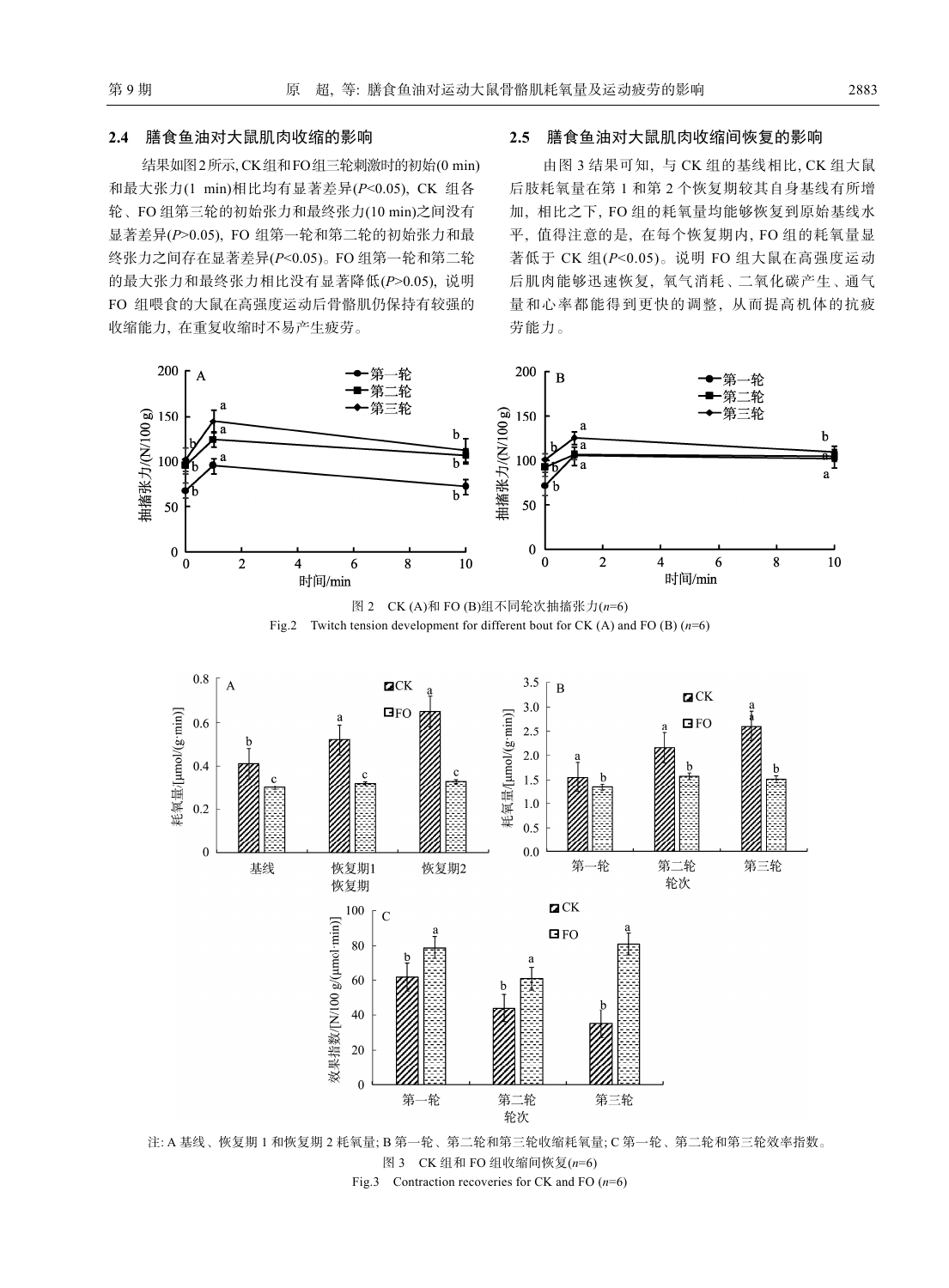# **3** 结论与讨论

本研究探究了富含多不饱和脂肪酸的膳食鱼油对运 动大鼠骨骼肌耗氧量及运动疲劳的影响。喂食膳食鱼油大 鼠的相关指标测定结果显示骨骼肌在连续肌肉收缩时能够 抵抗疲劳, 并且在重复的运动中能够更好地恢复收缩力, 特别是在收缩期和恢复期, 通过减少骨骼肌耗氧量从而改 善大鼠的肌肉收缩能力, 这与膜脂肪酸组成的变化相关, 特别是与膜中多不饱和脂肪酸 DHA 水平的增加相关, 这 与相关学者在狨猴、大鼠和人体的心脏、骨骼肌进行的膳 食鱼油对膜磷脂的影响结果相似[32]。通过 8 周的饮食控制, 喂食膳食鱼油大鼠的骨骼肌膜脂肪酸组成与对照组相比有 显著差异, 特别是膳食鱼油中的 DHA, 这是并入骨骼肌 膜的主要脂肪酸, 这种变化与类似饮食干预心脏的变化 相似[30]。在喂食含有 n-3 PUFA 饲料的动物中发现腓肠肌-跖肌-比目鱼肌束高强度运动后骨骼肌仍保持有较强的收 缩能力, 而且在反复收缩时抗疲劳性明显增加, 这与鱼油 改善心脏收缩功能和改善缺血后心脏功能恢复等研究结果 类似[30]。本研究结果显示灌注后肢低静息耗氧量没有受到 饮食的影响, 这与 MAKI 等<sup>[8]</sup>的研究结果一致, 而喂食膳 食鱼油大鼠后肢的抽搐收缩耗氧量显著低于对照组, 当肌 肉需氧量增加时, 大鼠耗氧量和利用率会被调节, 就像心 肌在血压增加或急性心肌缺血时调节的情况一样[8-9], 这 表明肌肉中氧气使用效率显著提高。n-3 PUFA 反应的细胞 信号传递过程是由二十烷类和自由基产生的变化引起的, 但不管细胞内信号传导如何进行, n-3 PUFA 都可以通过渗 入细胞膜的磷脂获得, 过量的氧气消耗和 n-3 PUFA 的调 节也与细胞肌浆网和线粒体 Ca<sup>2+</sup>过载相关, 骨骼肌可将 Ca2+从肌浆网释放到细胞质中, 而这与肌肉疲劳相关[11–13], 因此, 本研究发现 Ca<sup>2+</sup>循环过程是膳食鱼油多不饱和脂肪 酸作用在骨骼肌细胞功能中的一种潜在作用机制。另外膳 食鱼油喂养的大鼠骨骼肌中脂肪酸的不饱和指数较高, 所 以细胞氧化损伤的风险增加, 这与产生疲劳的自由基理论 一致, 而膳食鱼油中的 n-3 PUFA 可以上调骨骼肌的内源 性保护机制, 从而产生抗疲劳作用。

综上所述, 喂养膳食鱼油大鼠的延迟肌肉疲劳、改善 收缩恢复作用与膜磷脂脂肪酸成分的变化相关, 尤其是骨 骼肌耗氧量与膜 DHA 含量的增加密切相关。这一结果对 运动员通过膳食营养补充提高其抗运动疲劳能力的研究提 供数据基础, 也为开发新型无副作用抗疲劳产品提供理论 依据, 从而提高运动员的抗疲劳能力和体能储备。

#### 参考文献

- [1] BLAIN MG, HUREAU TJ. Limitation of fatigue and performance during exercise: The brain-muscle interaction [J]. Exp Physiol, 2017, 102(1): 3–4.
- [2] 张钱伟. 毛酸浆枸杞液体营养饮料研制及其对运动抗疲劳作用的研究 [J]. 食品研究与开发, 2020, 41(9): 141–145.

ZHANG QW. Development of *Physalis pubescens* l. and wolfberry compound liquid nutrition beverage and its anti-fatigue effect on sports [J]. Food Res Dev, 2020, 41(9): 141–145.

- [3] CHO HD, KIM JH, JU HL, *et al*. Anti-fatigue effect of a cucumber vinegar beverage on rats after high-intensity exercise [J]. Korean J Food Sci Technol, 2017, 49(2): 209–214.
- [4] 李荣静. 复方中药在抗运动性疲劳的应用研究[J]. 体育科技文献通报, 2021, 29(12): 205–208.

LI RJ. Application of compound Chinese medicine in anti exercise fatigue [J]. Bull Sports Sci Technol Liter, 2021, 29(12): 205–208.

- [5] MATTHEW SG, LAWRENCE EA, EVAN CJ, *et al*. Effect of quercetin supplementation on maximal oxygen uptake in men and women [J]. J Sport Sci, 2010, 28(2): 201–208.
- [6] MACINTOSH BA, RAMSDEN CE, HONVOH G, *et al*. Methodology for altering omega-3 EPA+DHA and omega-6 linoleic acid as controlled variables in a dietary trial [J]. Clin Nutr, 2021, 40(6): 3859–3867.
- [7] JIANG L, WANG J, XIONG K, *et al*. Intake of fish and marine n-3 polyunsaturated fatty acids and risk of cardiovascular disease mortality: A meta-analysis of prospective cohort studies [J]. Nutrients, 2021, 13(7): 2342–2358.
- [8] MAKI KC, DICKLIN MR. Omega-3 fatty acid therapy for cardiovascular disease: Justified or not [J]. Curr Opin Cardiol, 2020, 35(4): 417–422.
- [9] SAITOH K, YOSHIMURA T, SUN L, *et al*. Effect of dietary fish oil on enhanced inflammation and disturbed lipophagy in white adipose tissue caused by a high fat diet [J]. Fish Sci, 2020, 86(1): 187–196.
- [10] MACARTNEY MJ, PEOPLES GE, MCLENNAN PL. Cardiac contractile dysfunction, during and following ischaemia, is attenuated by low-dose dietary fish oil in rats [J]. Eur J Nutr, 2021, 60: 4495–4503.
- [11] JALILI M, JIN Y, BONES AM, *et al*. Dietary fatty acid source has little effect on the development of the immune system in the pyloric caeca of Atlantic salmon fry [J]. Sci Rep, 2019, 9(1): 27–43.
- [12] INFANTE M, RICORDI C, PADILLA N, *et al*. The role of vitamin D and omega-3 PUFAs in islet transplantation [J]. Nutrients, 2019, 11(12): 2937–2957.
- [13] PAKIET A, JAKUBIAK A, MIERZEJEWSKA P, *et al*. The effect of a high-fat diet on the fatty acid composition in the hearts of mice [J]. Nutrients, 2020, 12(3): 824–844.
- [14] LI H, DUAN Y, CHEN B, et al. New pharmacological treatments for heart failure with reduced ejection fraction (HFrEF): A Bayesian network meta-analysis [J]. Medicine, 2020, 99(5): 18341.
- [15] MESSINA M, SHEARER G, PETERSEN K. Soybean oil lowers circulating cholesterol levels and coronary heart disease risk, and has no effect on markers of inflammation and oxidation [J]. Nutrition, 2021, 89(2): 111343.
- [16] LEI H, DONG L, LI Y, *et al*. Stretchable hydrogels with low hysteresis and anti-fatigue fracture based on polyprotein cross-linkers [J]. Nat Commun, 2020, 11(1): 4032.
- [17] BOEREKAMP D, ANDERSEN ML, JACOBSEN C, *et al*. Oxygen permeability and oxidative stability of fish oil-loaded electrosprayed capsules measured by electron spin resonance: Effect of dextran and glucose syrup as main encapsulating materials [J]. Food Chem, 2019, 287: 287–294.
- [18] LIU L, JIN R, HAO J, *et al*. Consumption of the fish oil high-fat diet